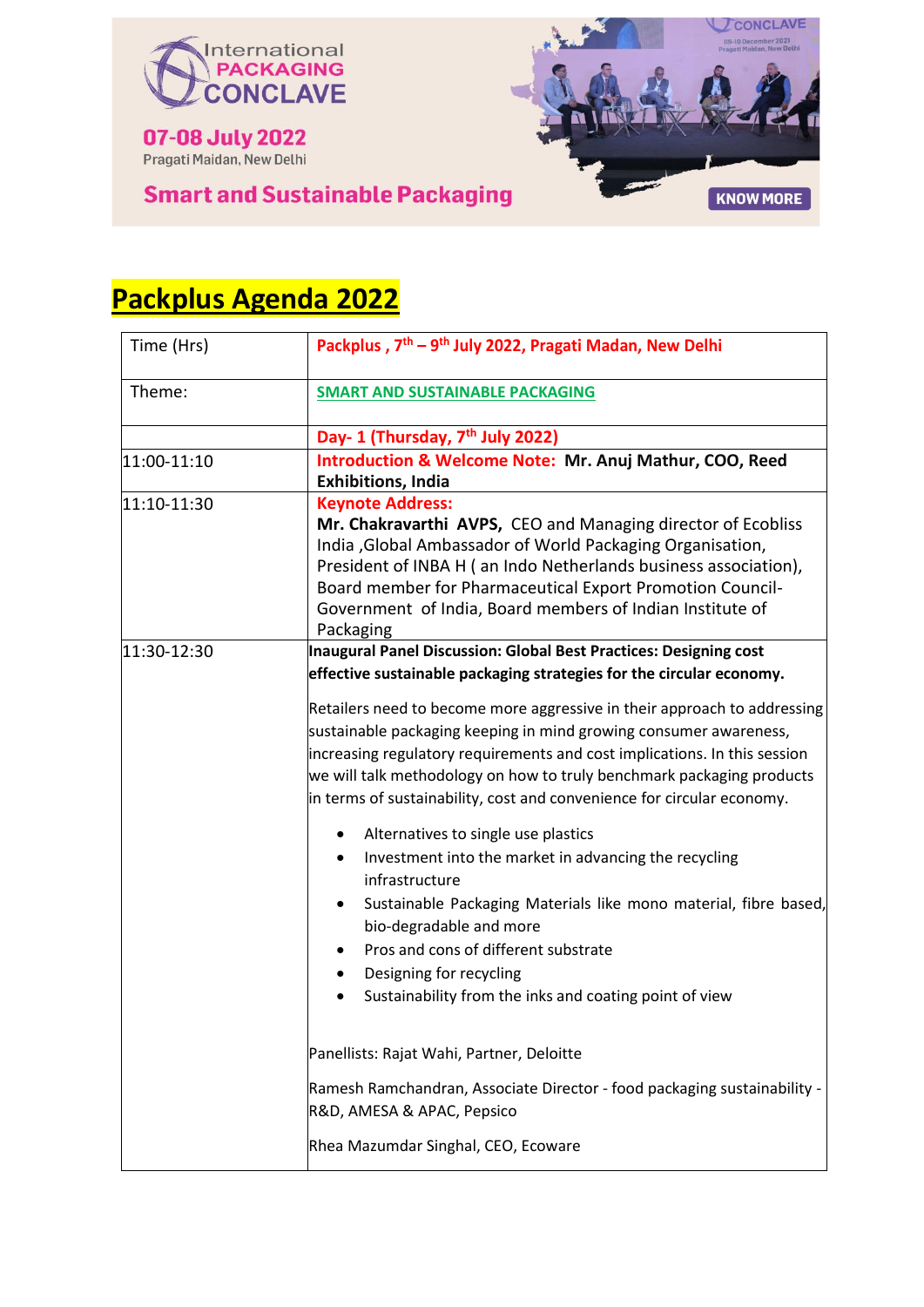



|             | Shirish Yadav, EVP-Manufacturing & Technology, ITC Ltd.                                                                                                                                                                                                                                                                                                                                                                                                                                                                                                                                                                                                                                                                                                                                                                                                                                                                                                                                                                                                                                                                                                                                         |
|-------------|-------------------------------------------------------------------------------------------------------------------------------------------------------------------------------------------------------------------------------------------------------------------------------------------------------------------------------------------------------------------------------------------------------------------------------------------------------------------------------------------------------------------------------------------------------------------------------------------------------------------------------------------------------------------------------------------------------------------------------------------------------------------------------------------------------------------------------------------------------------------------------------------------------------------------------------------------------------------------------------------------------------------------------------------------------------------------------------------------------------------------------------------------------------------------------------------------|
| 12:30-13:30 | Panel Discussion: Packaging - the Unsung Hero of Sustainable Supply<br><b>Chains</b><br>Power of collaboration, Transforming Supply Chains and Scaling-Up<br><b>Sustainable Solutions</b>                                                                                                                                                                                                                                                                                                                                                                                                                                                                                                                                                                                                                                                                                                                                                                                                                                                                                                                                                                                                       |
|             | Supply chain sustainability is increasingly important for the future of<br>business and the world as a whole. Companies are investing more money<br>into sustainability initiatives, seeking to reduce waste and carbon<br>emissions. Supply chain sustainability is a key enabler of a brand's overall<br>sustainability strategy. Companies are looking at various initiatives when it<br>comes to sustainability, including energy efficiency, product packaging,<br>alternative fuels, optimized routes, and returns management. More<br>recently, we have seen a push towards building a circular supply chain to<br>eliminate waste and build a continual use of resources. Such efforts need<br>collaboration across the entire packaging supply chain in order to meet the<br>demands of the customer and create real change for the sake of our<br>environment. In this session we will understand how companies are looking<br>to reduce waste and turn their supply chain operation into a circular<br>economy. How has COVID and supply chain disruption has impacted<br>sustainability? On the road to circularity across the packaging supply chain,<br>where are the roadblocks? |
|             | Panellist:                                                                                                                                                                                                                                                                                                                                                                                                                                                                                                                                                                                                                                                                                                                                                                                                                                                                                                                                                                                                                                                                                                                                                                                      |
|             | Mihir Mohanta, GM Supply Chain, Mother Dairy                                                                                                                                                                                                                                                                                                                                                                                                                                                                                                                                                                                                                                                                                                                                                                                                                                                                                                                                                                                                                                                                                                                                                    |
|             | Ankit Baghel, Associate Director - Packaging, Moglix                                                                                                                                                                                                                                                                                                                                                                                                                                                                                                                                                                                                                                                                                                                                                                                                                                                                                                                                                                                                                                                                                                                                            |

| 13:30-14:30 | <b>Lunch Break and Networking</b>                                                                                                                                                                                                                                                                                                                                                                                                                                  |
|-------------|--------------------------------------------------------------------------------------------------------------------------------------------------------------------------------------------------------------------------------------------------------------------------------------------------------------------------------------------------------------------------------------------------------------------------------------------------------------------|
| 14:30-15:30 | <b>Great Debate:</b>                                                                                                                                                                                                                                                                                                                                                                                                                                               |
|             | Packaging for Ecommerce: Channel-specific packaging Vs Omnichannel<br>Packaging?                                                                                                                                                                                                                                                                                                                                                                                   |
|             | What is the future?                                                                                                                                                                                                                                                                                                                                                                                                                                                |
|             | A solid ecommerce strategy is essential for modern brands trying to keep<br>pace with the competition. As customers increasingly browse, buy and<br>repurchase items in a variety of ways, the brands that succeed will be those<br>that adapt their offering to meet these needs, and are able to scale and<br>innovate quickly for ecommerce. Some big brands are exploring a different<br>route altogether: one, unified omnichannel pack and some are creating |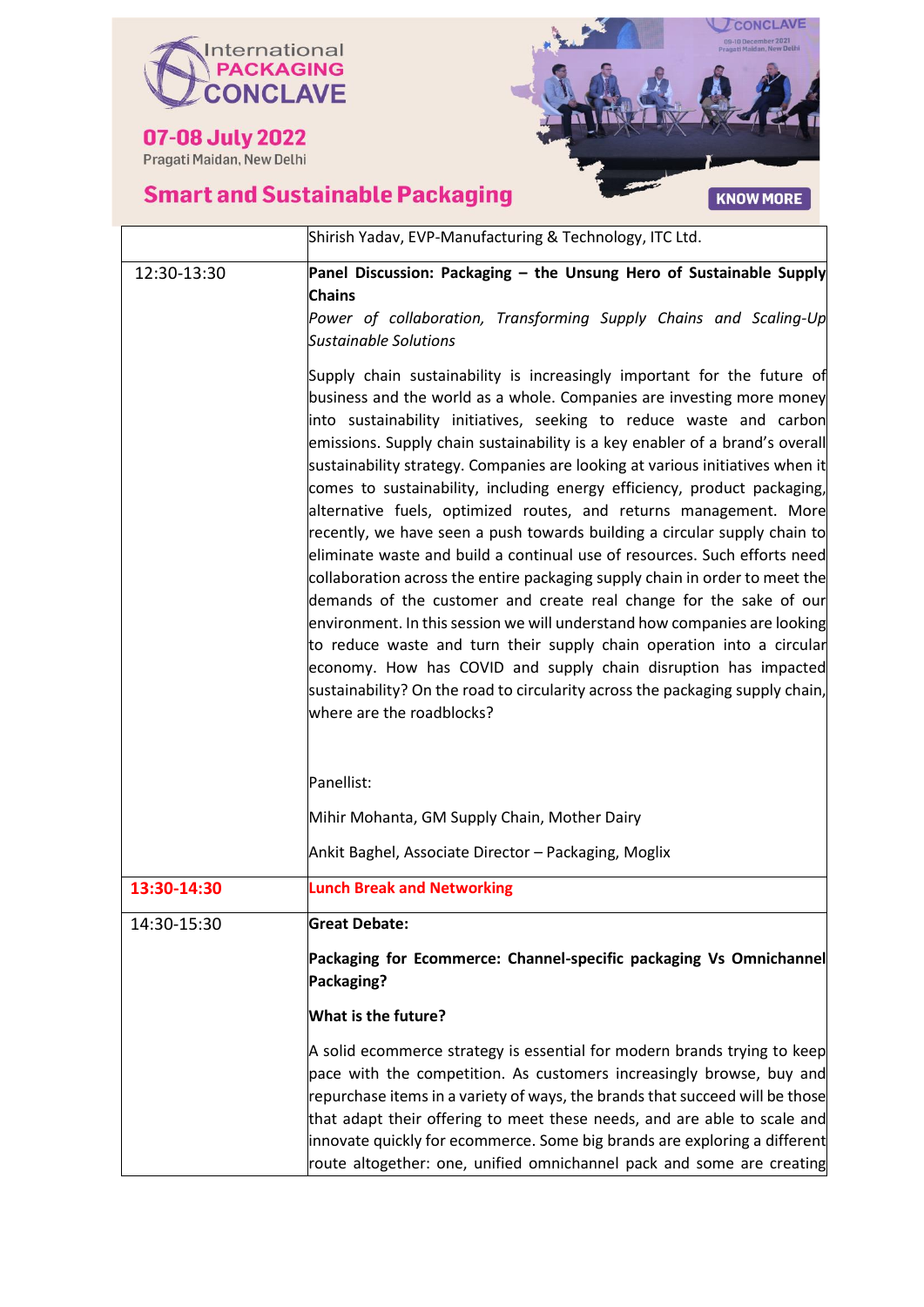

07-08 July 2022



|             | specific packaging formats per channel, delivering different and more<br>customized experiences. This session will highlight both these approaches,<br>and their respective benefits and challenges.                                                                                                                                                                                                                                                                                                                                |
|-------------|-------------------------------------------------------------------------------------------------------------------------------------------------------------------------------------------------------------------------------------------------------------------------------------------------------------------------------------------------------------------------------------------------------------------------------------------------------------------------------------------------------------------------------------|
|             | Benefits of omnichannel packaging and channel specific packaging<br>Is there a disparity in consumer expectations from commodity to<br>premium products? How are brand owners in both spaces<br>addressing challenges in managing consumer expectations while<br>tackling the hurdles of maintaining margins on low price point<br>products?<br>Hurdles in packaging for ecommerce vs. brick and mortar<br>Innovations in omni-channel packaging<br><b>Complex Deliverables</b>                                                     |
|             | Performance vs. appearance                                                                                                                                                                                                                                                                                                                                                                                                                                                                                                          |
|             | Strategies to reduce packaging waste in ecommerce                                                                                                                                                                                                                                                                                                                                                                                                                                                                                   |
|             | Panellists:                                                                                                                                                                                                                                                                                                                                                                                                                                                                                                                         |
|             | Tamal Ghosh, Head – New product development, JK Paper Limited                                                                                                                                                                                                                                                                                                                                                                                                                                                                       |
|             | Amit Saurkar, Head Packaging Development, MTR                                                                                                                                                                                                                                                                                                                                                                                                                                                                                       |
| 15:30-16:30 | Panel Discussion: Intelligent packaging: How manufacturers<br>are                                                                                                                                                                                                                                                                                                                                                                                                                                                                   |
|             | combating counterfeit with the help of technology?                                                                                                                                                                                                                                                                                                                                                                                                                                                                                  |
|             | A benefit of technology is it gives us the ability to use our time more wisely<br>and the means to do so. With this advancement inevitably comes the very<br>real threat of counterfeiting. While technology can sometimes add to the<br>problem, it also provides tools that help manufacturers keep one step<br>ahead in combating counterfeiters. In this session we will talk about the<br>items that are commonly counterfeit, role of packaging in combating<br>counterfeit and anti-counterfeiting strategies by the brands. |
|             | Use of harmonized and standardized coding and identification<br>systems for secondary packs of pharmaceuticals;<br>Use of overt and covert features to authenticate products; and<br>٠<br>Guarantees as to the integrity of the original manufacturer's<br>packaging throughout the entire supply chain.<br>Trends in anti-counterfeiting<br>Radio frequency identification tags (RFIDs) equipped<br>with<br>microchips<br><b>Security Seals</b>                                                                                    |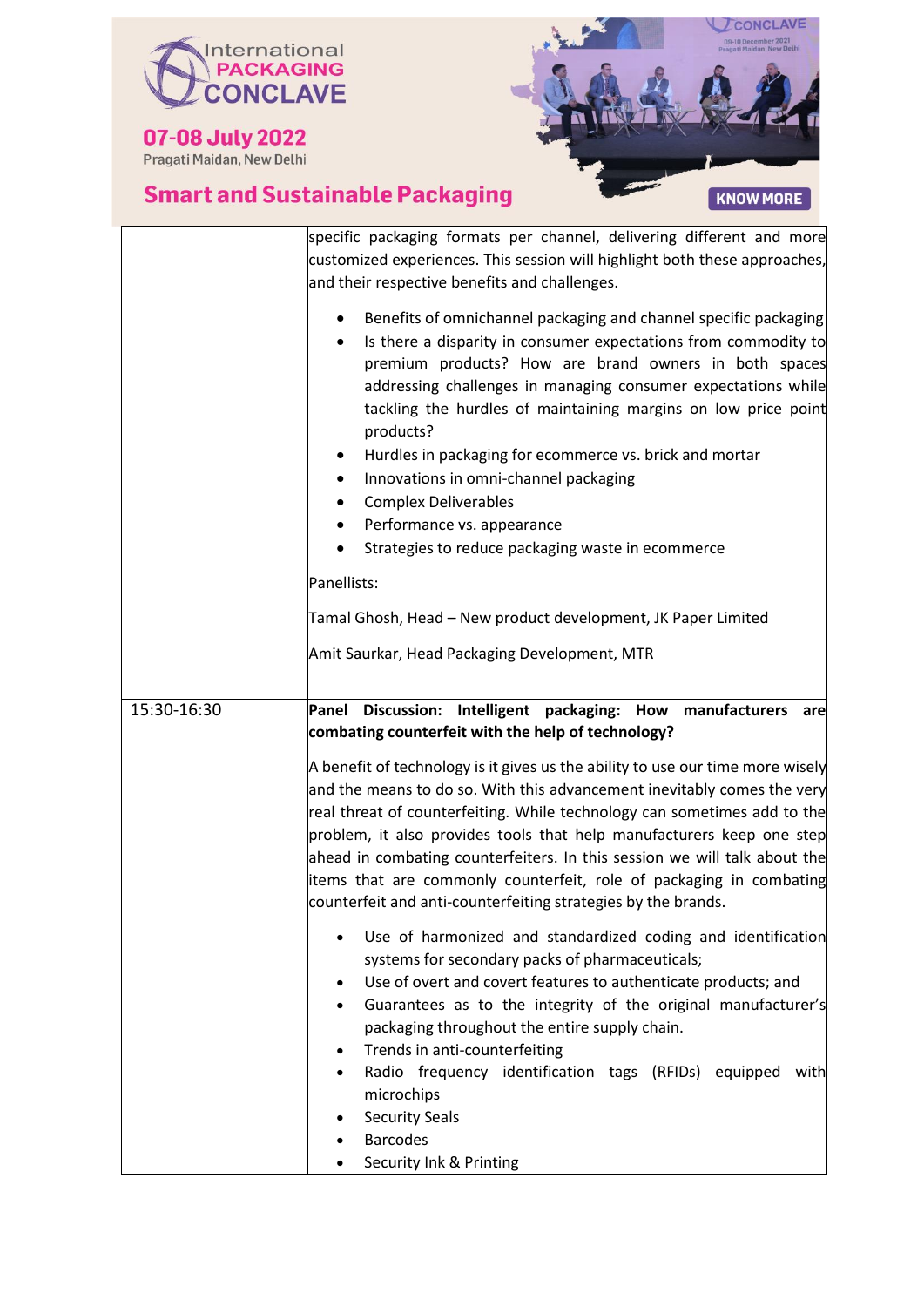



|                 | <b>Smart Labels and Holograms</b><br><b>Mass Encoding</b>                                                                                                                                                                                                                                                                                                                                                                                                                                                                                                                                                                                                                                                                                                                                                                                           |
|-----------------|-----------------------------------------------------------------------------------------------------------------------------------------------------------------------------------------------------------------------------------------------------------------------------------------------------------------------------------------------------------------------------------------------------------------------------------------------------------------------------------------------------------------------------------------------------------------------------------------------------------------------------------------------------------------------------------------------------------------------------------------------------------------------------------------------------------------------------------------------------|
|                 | Digital Encryption & Serialization                                                                                                                                                                                                                                                                                                                                                                                                                                                                                                                                                                                                                                                                                                                                                                                                                  |
|                 | Panellists:                                                                                                                                                                                                                                                                                                                                                                                                                                                                                                                                                                                                                                                                                                                                                                                                                                         |
|                 | Rahul Bhargava, Director Packaging, Packaging Prescription                                                                                                                                                                                                                                                                                                                                                                                                                                                                                                                                                                                                                                                                                                                                                                                          |
|                 | Ankit Gupta, Jt. Managing Director, Holostik Group                                                                                                                                                                                                                                                                                                                                                                                                                                                                                                                                                                                                                                                                                                                                                                                                  |
| $16:30 - 17:30$ | Panel Discussion: Optimising Packaging Designs For QSR Delivery                                                                                                                                                                                                                                                                                                                                                                                                                                                                                                                                                                                                                                                                                                                                                                                     |
|                 | Today's consumers are more issue-driven than ever before. Not only do<br>they want good food, but they also want restaurants to support their<br>values. And one of their top concerns is environmental sustainability.<br>Studies have shown customers are not only influenced by sustainability, but<br>they are increasingly willing to pay more for sustainable brands. As a result,<br>many consumers have been looking to businesses to step up and are<br>choosing to patronize restaurant brands that offer sustainable practices-<br>a choice quickly becoming the norm. As consumers become more aware of<br>these issues, simply being "recyclable" is not enough. True efficiency is<br>achieved only when products are able to be recovered, recycled and turned<br>into new products that are sold on the market, and recycled again. |
|                 | Highlights:                                                                                                                                                                                                                                                                                                                                                                                                                                                                                                                                                                                                                                                                                                                                                                                                                                         |
|                 | What are the challenges in the food service industry with relation<br>$\bullet$<br>to packaging?<br>The future of sustainable fast food packaging?<br>٠<br>Why packaging is a major influence on guest loyalty<br>$\bullet$<br>The game of designing for sustainability and costing<br>$\bullet$<br>Brand Building and sustainable packaging in QSR Sector<br>$\bullet$<br>Challenge and Opportunities Ahead.<br>$\bullet$<br>Brands setting the great examples and benchmarks for the<br>industry.                                                                                                                                                                                                                                                                                                                                                 |
| 17:30           | <b>End of Day 1 Conference</b>                                                                                                                                                                                                                                                                                                                                                                                                                                                                                                                                                                                                                                                                                                                                                                                                                      |
|                 | Day-2 (FRIDAY 8 <sup>TH</sup> JULY 2022)                                                                                                                                                                                                                                                                                                                                                                                                                                                                                                                                                                                                                                                                                                                                                                                                            |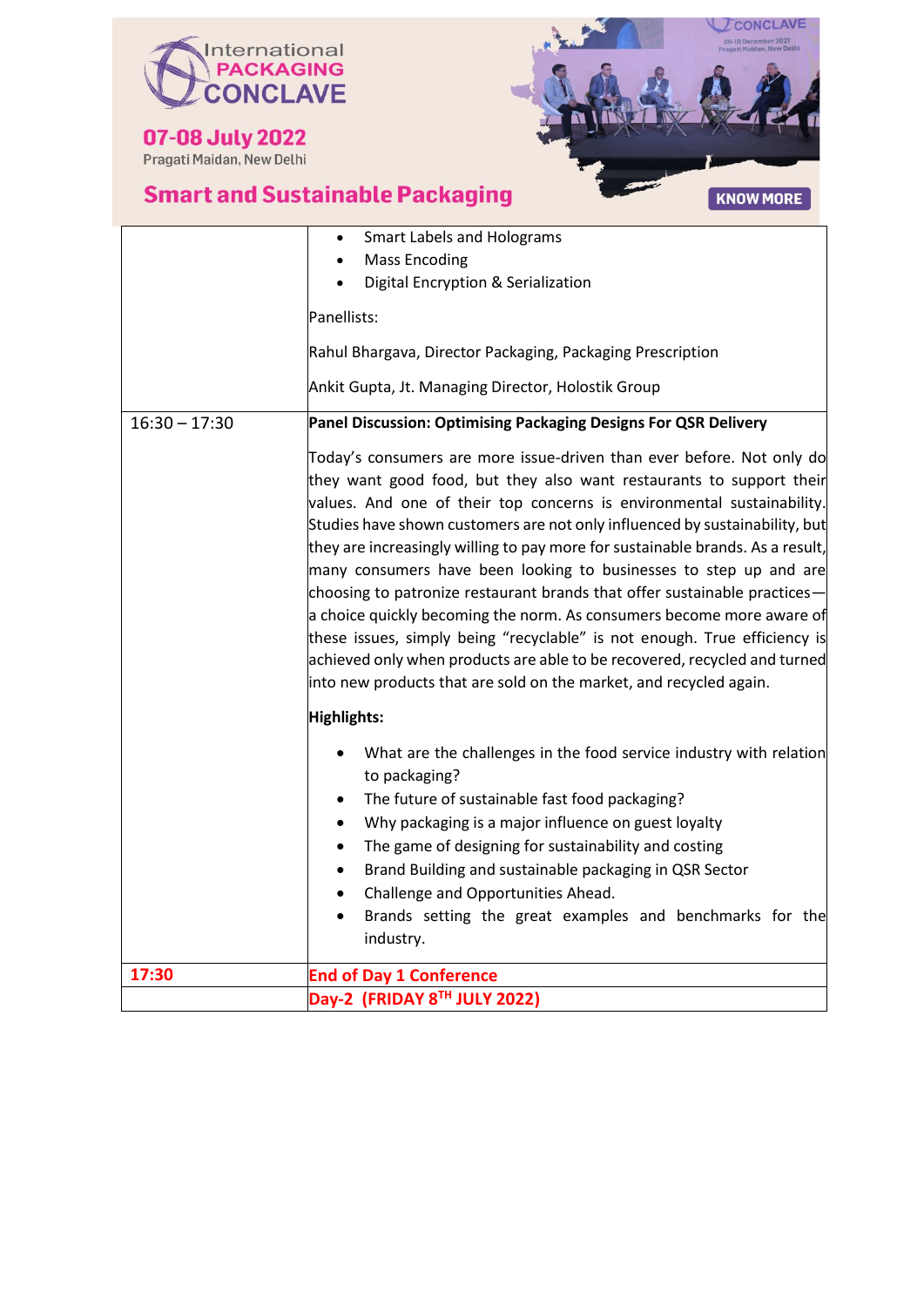



| 11:00 -11:45 | Opening Panel Discussion: How Government policies can accelerate the                                                                                                                                                                                                                                                                                                                                                                                                                                                                                                                                                                                                                                                                                                                                                                                                                          |
|--------------|-----------------------------------------------------------------------------------------------------------------------------------------------------------------------------------------------------------------------------------------------------------------------------------------------------------------------------------------------------------------------------------------------------------------------------------------------------------------------------------------------------------------------------------------------------------------------------------------------------------------------------------------------------------------------------------------------------------------------------------------------------------------------------------------------------------------------------------------------------------------------------------------------|
|              | transition to a reuse economy.                                                                                                                                                                                                                                                                                                                                                                                                                                                                                                                                                                                                                                                                                                                                                                                                                                                                |
|              | Half of global plastic production is for single-use applications, and only 14%<br>of plastic packaging is collected for recycling, but even vastly improved<br>rates alone would not be enough to curb the plastic waste crisis. The shift<br>towards reuse is still in its early stages, but there is growing ambition from<br>the public and the private sector to advance it as an alternative to single-<br>use, as it holds the key to achieving a world free of plastic waste. National<br>policies can accelerate the transition to reusable packaging formats but<br>governments, businesses and civil society organizations must work<br>together to create clear targets and action plans. In this session, the panel<br>of experts will help you decipher new regulations and legislations as well as<br>current and upcoming regulatory challenges in packaging around the globe. |
|              | New packaging norms and EPR guidelines<br>Brand owners gearing up to comply to new EPR guidelines<br>٠<br>Establishment of a centralised online portal by Central Pollution<br>Control Board (CPCB) for the registration<br>New FSSAI FG rPET and FGrPO PP regulation<br>Compliance of PWMR to eliminate single use plastic<br>$\bullet$<br>India to become first Asian country to launch a Plastics Pact<br>The rising demand from various industrial applications<br>pharmaceutical industries and medical devices, being significant<br>contributors to the global cold chain packaging market.                                                                                                                                                                                                                                                                                            |
| 11:45-12:20  | Vision 2030: Trends that will change the game in the packaging industry<br>in next five to ten years.                                                                                                                                                                                                                                                                                                                                                                                                                                                                                                                                                                                                                                                                                                                                                                                         |
|              | The era of transformational change is upon us, and the pace of change is<br>accelerating rapidly. Public outcry and Government norms for sustainability<br>and digital (particularly e-commerce) are the megatrends shaping this era<br>which will be the most disruptive so far, creating uncertainty, challenges,<br>and opportunities. In this session we will talk about how companies can win<br>under increasing pressure on multiple fronts along with trends that we<br>believe will reshape the industry and raise the performance bar.                                                                                                                                                                                                                                                                                                                                              |
|              | <b>Ecommerce</b> - Intense focus on increased packaging requirements,<br>including for new products, along with last-mile delivery<br>innovations                                                                                                                                                                                                                                                                                                                                                                                                                                                                                                                                                                                                                                                                                                                                             |
|              | <b>Changing consumer preferences - Demand for much more</b><br>personalization, convenience, health, and affordability, driving SKU<br>proliferation to new heights                                                                                                                                                                                                                                                                                                                                                                                                                                                                                                                                                                                                                                                                                                                           |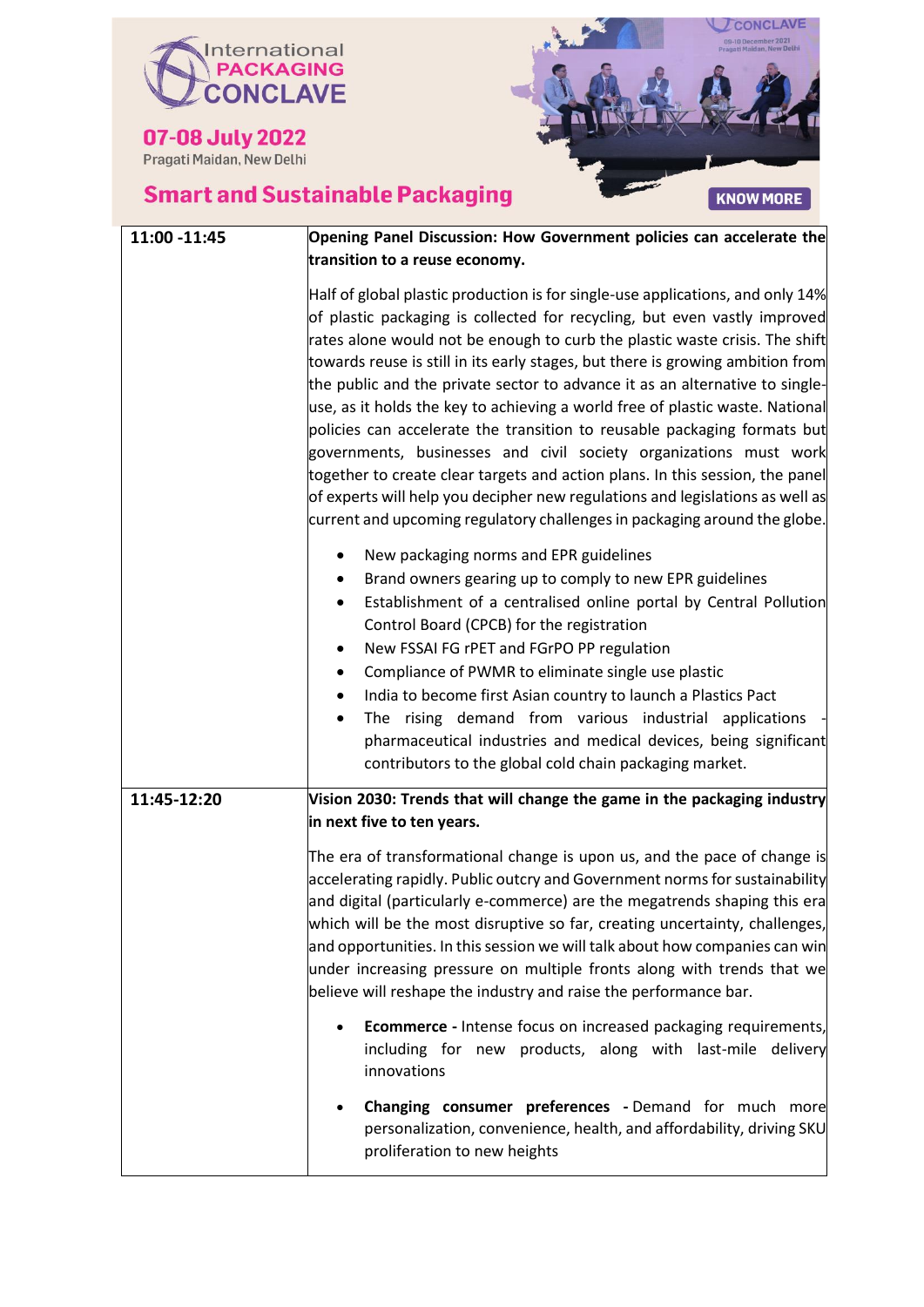



|             | margin<br><b>FMCG</b><br>retail<br>compression - Further<br>margin<br>and<br>fast-moving<br>(FMCG)<br>for<br>consumer<br>compression<br>goods<br>manufacturers and retailers, with pressure passed back up the line<br>to converters, 11 intensifying the threat of insolvency<br>Sustainability requirements increasing at every step of the value<br>chain.                                                                                                                                                                                                                                                                                                                                                                                                                                                                                                                                                                      |
|-------------|------------------------------------------------------------------------------------------------------------------------------------------------------------------------------------------------------------------------------------------------------------------------------------------------------------------------------------------------------------------------------------------------------------------------------------------------------------------------------------------------------------------------------------------------------------------------------------------------------------------------------------------------------------------------------------------------------------------------------------------------------------------------------------------------------------------------------------------------------------------------------------------------------------------------------------|
|             | Digitization/Internet of Things (IoT) - Both to drive down costs<br>and, increasingly throughout the decade, gain a competitive edge<br>with consumers                                                                                                                                                                                                                                                                                                                                                                                                                                                                                                                                                                                                                                                                                                                                                                             |
|             | Panellists: Deepak Manchanda, Director, The Packaging Consortium                                                                                                                                                                                                                                                                                                                                                                                                                                                                                                                                                                                                                                                                                                                                                                                                                                                                   |
|             | Ankur Chaturvedi, AVP -Business Excellence & Quality, Emami                                                                                                                                                                                                                                                                                                                                                                                                                                                                                                                                                                                                                                                                                                                                                                                                                                                                        |
|             | Pradeep Chauhan, Head Packaging Development & Strategic Sourcing, Del<br>Monte                                                                                                                                                                                                                                                                                                                                                                                                                                                                                                                                                                                                                                                                                                                                                                                                                                                     |
|             | Subhra S Nandi, Packaging Head, RPSG Group                                                                                                                                                                                                                                                                                                                                                                                                                                                                                                                                                                                                                                                                                                                                                                                                                                                                                         |
| 12:20-13:00 | Panel Discussion: Transforming packaging through robotics                                                                                                                                                                                                                                                                                                                                                                                                                                                                                                                                                                                                                                                                                                                                                                                                                                                                          |
|             | Robots are transforming the packaging industry as they can sort small items<br>into boxes for delivery quickly. They can also do this accurately with utmost<br>care, which is impossible for human hand and a must in high value item<br>packaging. Robots offer flexibility as the arms can be positioned and<br>replaced for different jobs, while the systems can be reprogrammed to<br>change their packing functions. Packaging robots bring the speed, accuracy,<br>and productivity that robotic automation is known for, all while delivering<br>relatively fast return on investment (ROI) when deployed correctly. Along<br>with ease of installation and consistency, robotics is often seen as one of<br>the most efficient and much need implementation required in the<br>packaging industry. Moreover, use of robotics in COVID has also proved<br>how integral are these machines for packaging industry success. |
|             | the need of robotics and automation for packaging industry survival<br>as they ensure increased up-time, fewer accidents and high total<br>throughput while complying with increasing demanding workplace<br>legislations.<br>Aiming higher efficiency through mobile robotic platforms, which<br>can navigate their way around warehouses, have also meant huge<br>efficiency improvements.<br>Autonomous mobile robots, or AMRs, that can teach themselves<br>new routes in fresh environments, making them more flexible                                                                                                                                                                                                                                                                                                                                                                                                        |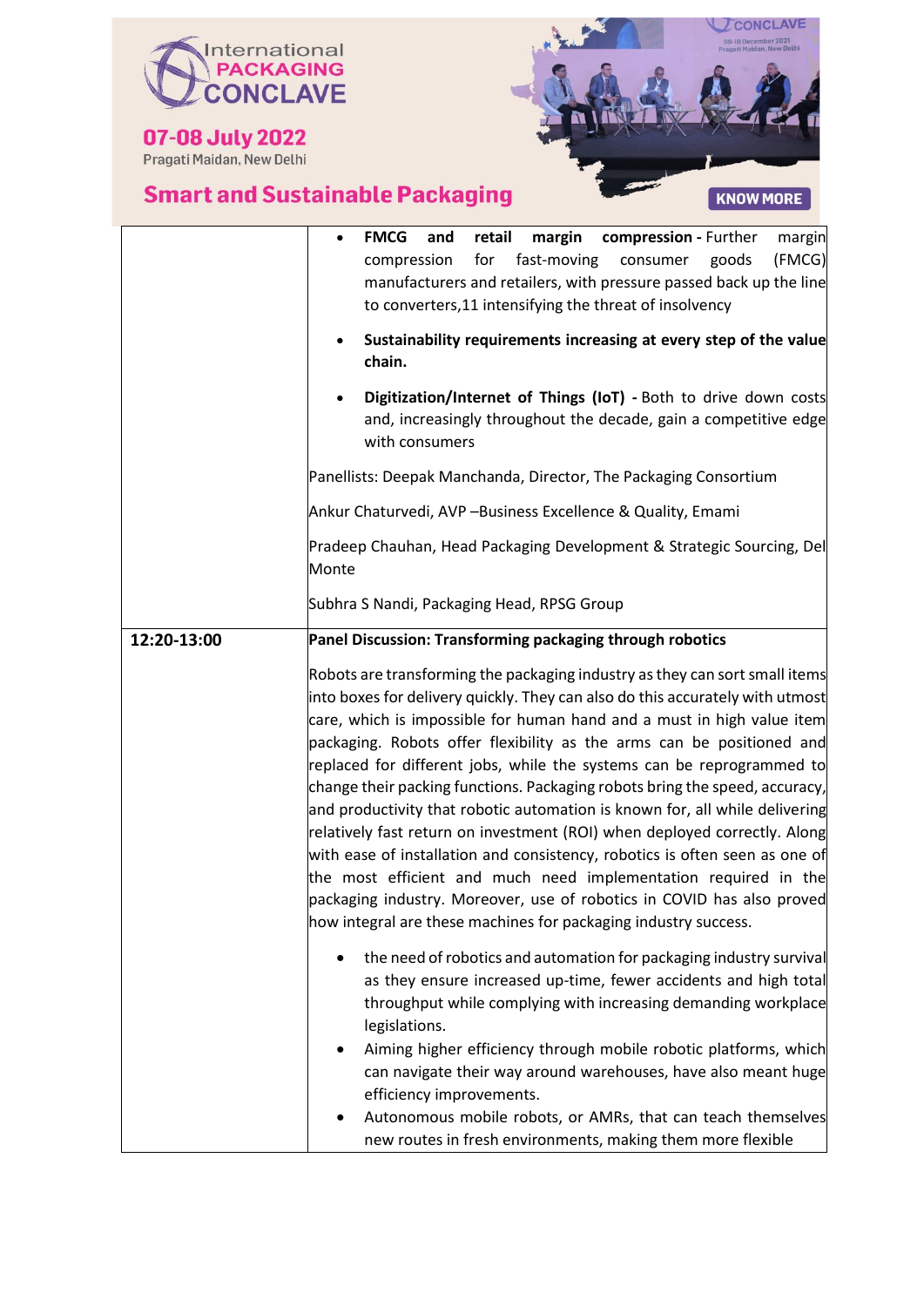



|                 | 'Co-botics' – the future of automated packaging, where robots<br>work alongside humans to deliver a superior performance<br>Palletizing and meeting rigorous demands of multiple feeder lines,<br>$\bullet$<br>quick box-pattern changes and high up-time with robotics and<br>automation without getting tired                                                                                                                                                                                                                                                                                                                         |
|-----------------|-----------------------------------------------------------------------------------------------------------------------------------------------------------------------------------------------------------------------------------------------------------------------------------------------------------------------------------------------------------------------------------------------------------------------------------------------------------------------------------------------------------------------------------------------------------------------------------------------------------------------------------------|
| $13:00 - 14:00$ | <b>Lunch Break and Networking</b>                                                                                                                                                                                                                                                                                                                                                                                                                                                                                                                                                                                                       |
| $14:00 - 15:00$ | Driving sustainability in the flexible packaging for the next normal in 2022<br>and beyond                                                                                                                                                                                                                                                                                                                                                                                                                                                                                                                                              |
|                 | Packaging the product in a way that it reaches the customer safe, sanitized<br>and contactless has gained importance like never before. However<br>conventional packaging that includes glass, bottles and tins suffer from the<br>challenges of safe transportation, inconvenient storage, barrier properties<br>and recycling. This is where Flexible packaging steps in and plays a big role.<br>Sustainability Days revealed that the 'next normal' for packaging is already<br>here. In 2022, we are already living in a new world, In this session experts<br>will talk about how flexible packaging trends are shifting and why? |
|                 | Highlights:                                                                                                                                                                                                                                                                                                                                                                                                                                                                                                                                                                                                                             |
|                 | Sustainability of flexible plastic packaging<br>٠<br>Is flexible plastic packaging recycling a possibility?<br>٠<br>Innovation for the sustainability of flexible plastic packaging<br>٠<br>Understand/Map flexible packaging market<br>٠<br>Flexible packaging designing for medicines, food, beverage,<br>$\bullet$<br>personal care, cosmetics etc.                                                                                                                                                                                                                                                                                  |
|                 | Future trends in the flexible packaging industry<br>٠<br>Where do you see the biggest growth for flexible packaging<br>moving forward and why?<br>What, if anything, is different about the sustainability message<br>of flexible packaging today versus, say, two or three years ago?                                                                                                                                                                                                                                                                                                                                                  |
|                 |                                                                                                                                                                                                                                                                                                                                                                                                                                                                                                                                                                                                                                         |
| $15:00 - 16:00$ | <b>Grand Finale: Meet the Industry Heroes</b><br>Success stories straight from the Horse's mouth: Delivering Sustainability<br>in Packaging and Driving a Circular Economy - successful stories,<br>challenges caused by COVID and best practice adopted by brands                                                                                                                                                                                                                                                                                                                                                                      |
|                 | Delivering true packaging sustainability - a retailer's strategy<br>How are brands leading the way in sustainability?                                                                                                                                                                                                                                                                                                                                                                                                                                                                                                                   |